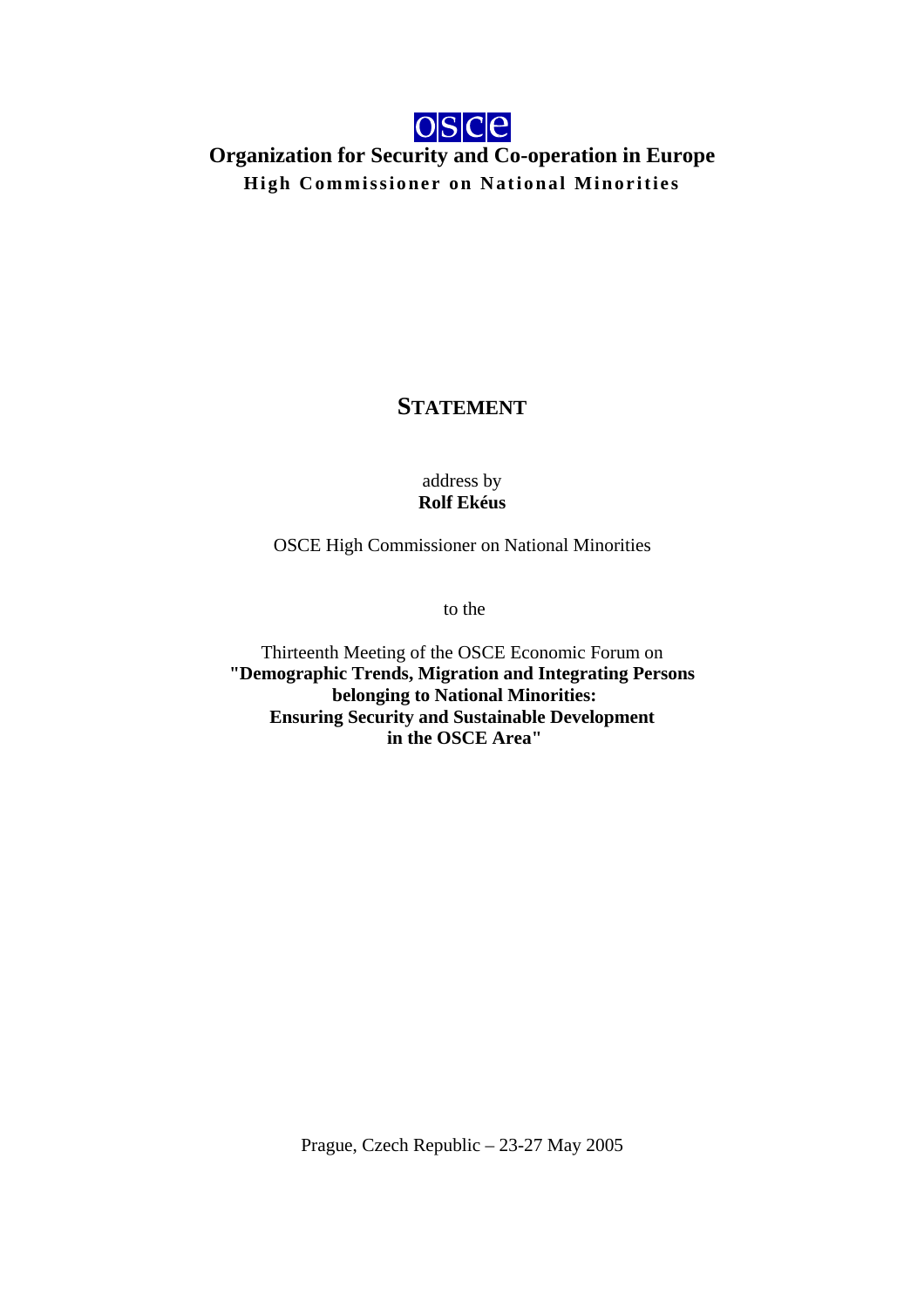Mr. Chairman,

It is a great pleasure for me to address the Economic Forum. As the High Commissioner on National Minorities, my work is not normally thought to be closely associated with that of the economic and environmental dimension. However, the concept of integration is central to my work in dealing with minorities. It is also central to the theme which the chairmanship has chosen for this forum. This illustrates again both the comprehensive nature and the indivisibility of the OSCE's concept of security. Our common aim is to prevent conflicts by identifying their root causes and eliminating or neutralising them before they lead to conflict. Among the root causes are economic and environmental problems, human rights abuses and the problems of minorities. Tackling these issues is complex and difficult but immensely worthwhile. Even a small reduction in violence, instability and conflict brings great benefits. Whatever reforms may be needed in the OSCE, there should be no cutting back of its work in the field of conflict prevention where it provides an example for other regional organisations and for the UN. It would be particularly unfortunate if the OSCE drew back, just when the reformers of the UN have made a strong plea for an increase in the work on conflict prevention.

 My mandate requires me to identify and deal with minority issues which give rise to tensions and risks of conflict. The experience which my predecessor and I have acquired in carrying out this mandate has led to the development of some techniques and principles for dealing with minority problems. Some of these have been published in the form of recommendations developed by independent experts in the fields of language, education, minority participation and broadcasting in minority languages. The central thread which binds all these recommendations together is the concept of integration or, to avoid misunderstanding, **integration respecting diversity**. I will outline the part which integration plays in my work before looking at its relevance to other OSCE priorities, including migration which is, I understand, the main focus of your discussion.

Concerning the relationship between the work I do with established minorities and the issues raised by what are sometimes called the "new" minorities consisting of migrants. There is a great deal in common between new and established minorities both in the problems they face and in the means of resolving them. Both are likely to be concerned about political economic and social exclusion and about the maintenance of their own culture. In both cases the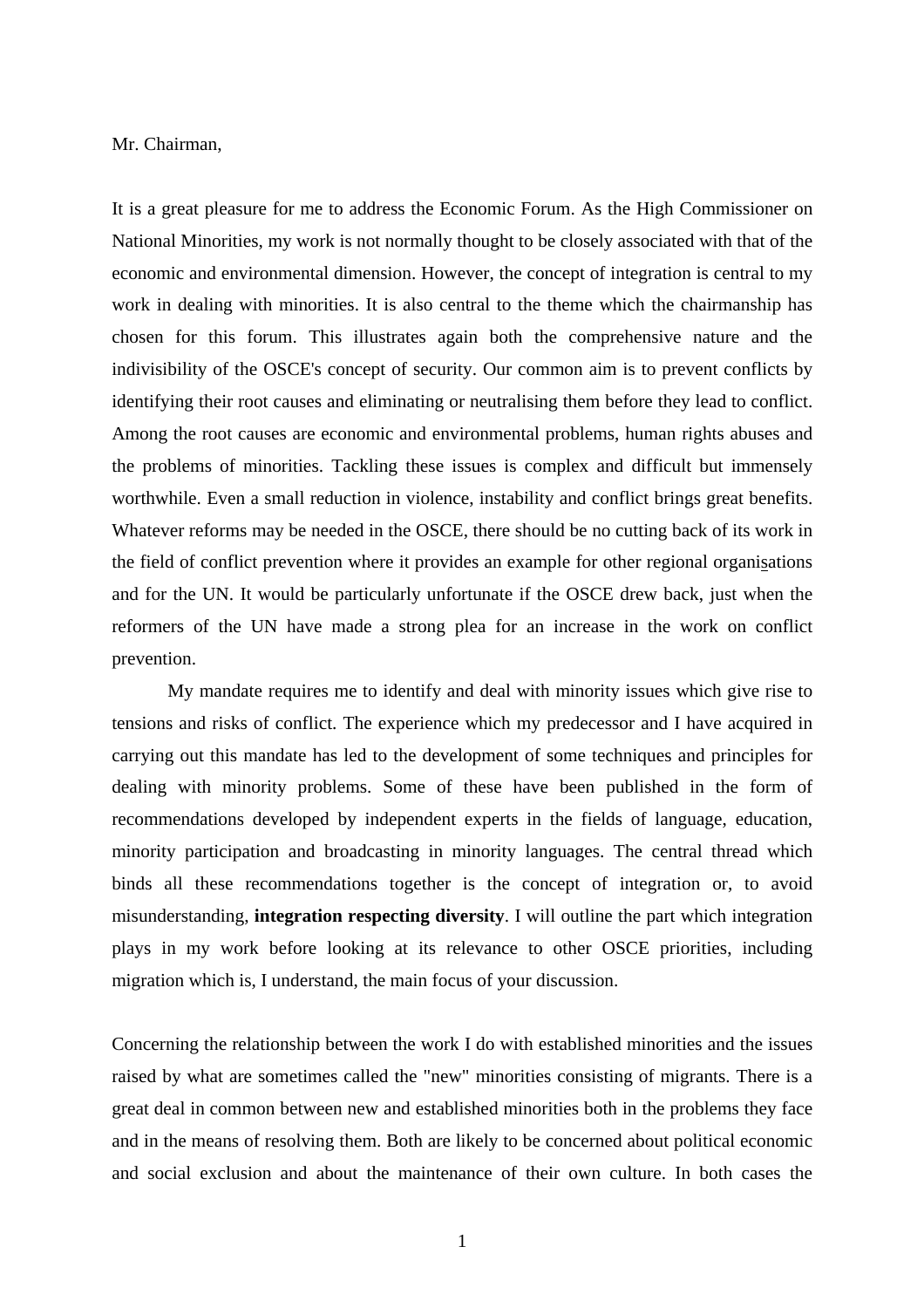solution lies in integration of minorities into a multi-ethnic, multicultural society while respecting their right to maintain their own culture. The key issues to be dealt with, such as minority participation in political and economic life and education are the same for both categories. There is also a large overlap between the international legal framework for new and established minorities. For all these reasons I am convinced that there is much scope for useful interaction between those who deal with established minorities and those who deal with "new" minorities.

 At the same time, there are real differences. My experience is that tensions which may lead to conflicts most often arise in situations involving established minorities. My mandate is about conflict prevention and I believe that in choosing my priorities I should continue to look to the areas where risks of conflict are greatest.

Why "integration respecting diversity"? **First, integration**. My mandate is to address tensions between minorities and majorities that can threaten stability or lead to conflict. Most often those tensions arise from the exclusion of groups or communities from the society of the State and the benefits it provides. Failure to deal with such exclusion can lead to a vicious circle in which isolation and alienation reduce the benefits of belonging to the State leading to a deepening of deprivation. The end result of this cycle of exclusion and deprivation can be a community which is a breeding ground for crime, extremism and even terrorism. It is best countered by a policy of integration aimed at forming a society where all individuals are able to interact freely, in which all have equal opportunities to participate and to benefit so that the tensions arising from minority issues can be contained or eliminated.

**Second, diversity**. A policy to promote integration can take many forms and needs to be implemented with sensitivity if it is to gain the acceptance of the minority, without which it cannot succeed. In particular it must respect the minority's right, upheld by international law, to maintain their identity, including their language and culture. This is why I prefer to describe the policy I advocate as "integration respecting diversity".

What are the alternatives to a policy of integration respecting diversity? On the one hand, forced assimilation which involves requiring the minority to abandon their culture and values in favour of that of the majority. Even in the case of small and weak minorities, such as those consisting of recent immigrants, such a policy is unlikely to promote harmony in the longer term. On the other hand, separation. South African apartheid was a form of separation which infringed universal human rights. However, separation can be a solution in special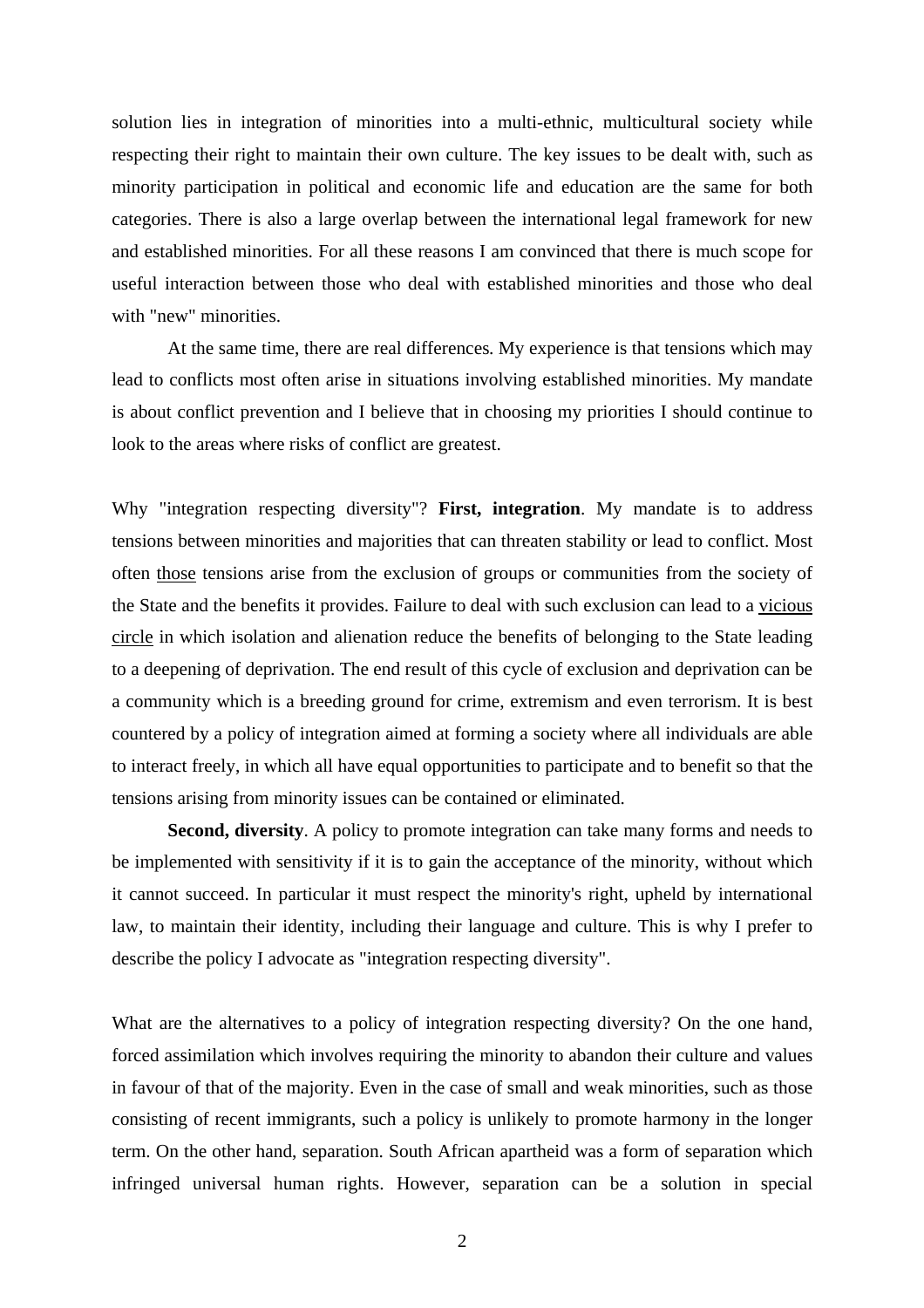circumstances, where there is support for such a solution on both sides. But in the majority of cases, the pursuit of separate solutions is more likely to promote tension than harmony.

But integration is not just the least bad solution to the problems of exclusion. It benefits the State not only by strengthening security but by supporting prosperity, justice and human rights and cultural diversity as well.

**First, security**. Minorities who are genuinely integrated will naturally have loyalty to a society in which their identity is respected and in which they can participate on a nondiscriminatory basis in economic and political life. Participation will generate a sense of belonging and responsibility. Minorities will have no reason to look elsewhere for opportunities or for solutions to their problems if these can be found within the State in which they reside.

**Second, prosperity**. A healthy economy can only fulfil its potential by maximising the contribution of all, including minority members. Good governance requires states to create a non-discriminatory framework in which there is equal opportunity for all to fulfil their potential. Economic integration is in the interest of the majority as well as the minority.

**Third, justice and human rights**. Integration can only be achieved on a basis of equality and non-discrimination. I would like to underline the point that a policy of integration means the integration of all persons residing on the territory of a State, whether they are citizens or not. The risks of alienation or isolation leading to tensions, which a policy of integration seeks to combat, are not confined to citizens. Indeed such tensions may well be exacerbated by the absence of citizenship. Under International law the duty of States to protect fundamental human rights and freedoms, including minority rights, likewise applies to all persons resident on their territories, whether citizens or not.

Fourth, diversity. In a genuinely multicultural society, with a climate of tolerance and dialogue the whole society is enriched by the chance to enjoy the cultures of all groups.

As I have already indicated, the key to achieving integration is for governments to promote participation. Integration involves minority participation in all the key areas of the life of the State: political life, economic and social life and cultural life. The crucial means of promoting participation are education and the media.

**Participation in political life** is the first condition for the development of a sense of belonging which is the basis for loyalty and responsibility. Persons from minorities who see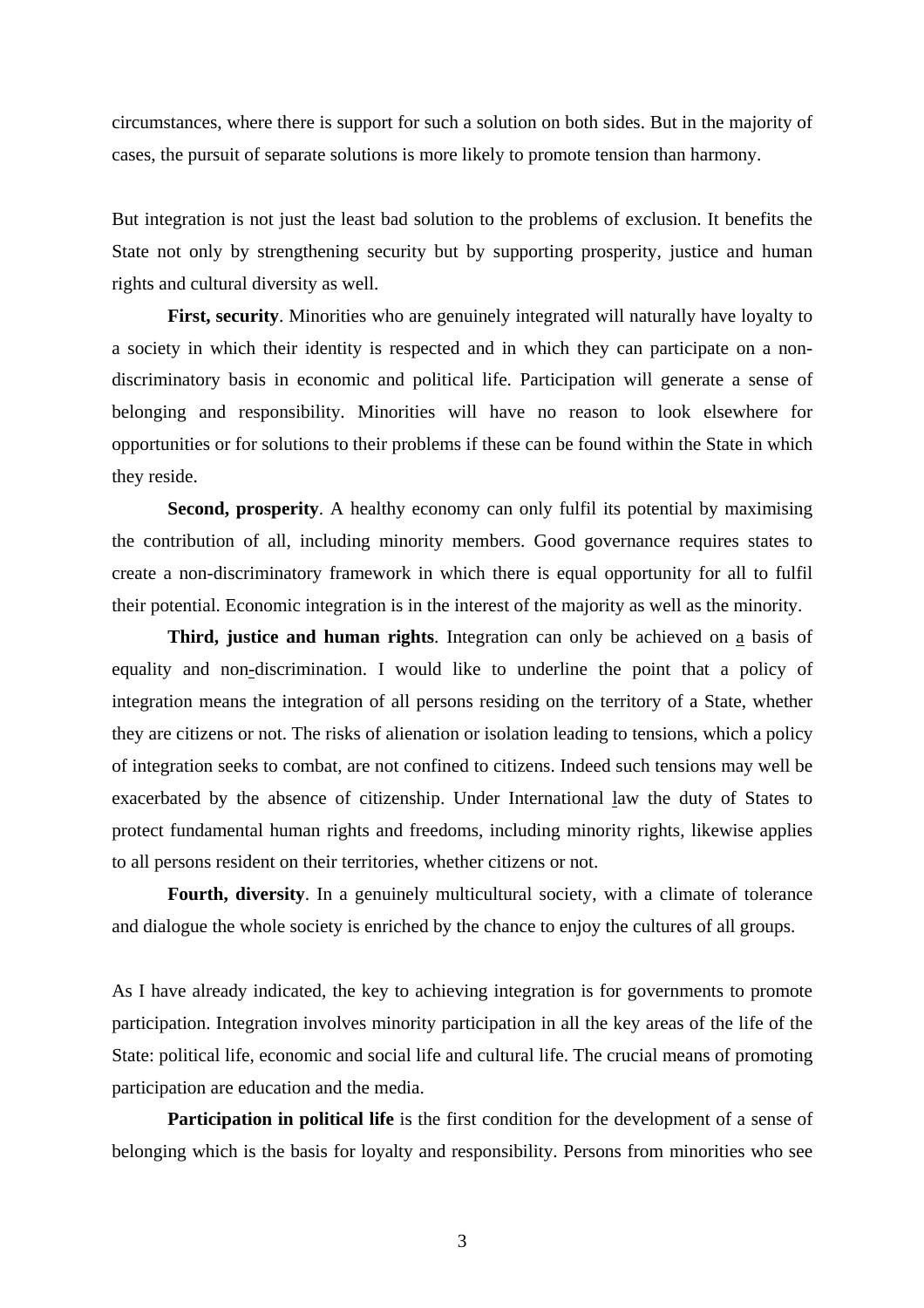that they have an effective voice in making decisions at all levels of government, particularly on matters which directly affect them will look to the State for the solution to these problems.

**Participation in the economic and social life** of the State is also crucial since it enables persons from minorities to look within the State for opportunities. This means, first and foremost, that minorities should have a fair share of the benefits which the State provides, for example in terms of employment opportunities. This may, on occasions, require special measures by the State to enable deprived groups to catch-up with the general level.

**Cultural participation** involves the creation of a multicultural society in which all cultures are valued and appreciated. It is sometimes suggested that a multicultural society requires common values. This is true of certain basic values such as respect for human rights, including the rights for children and women, tolerance, non-discrimination and for the rule of law. These basic values are underpinned by international legal instruments. But so is respect for diversity.

**Education** is the first step in equipping minority children to participate in the life of the State and language is a key element. Of course it is important for minorities to have access to their mother tongue, but without a good ability to communicate in the State language members of minorities would be unable to participate effectively in the political and economic life of the State. They may even fail to qualify for higher education. This is why a number of my projects are directed at strengthening the skills of minority students in the State language in order to enable them to be successful in competing for places in higher education. Education also lays the foundations of a multicultural society. It is also in education that children acquire or develop for good or ill, their attitudes to other groups. The dangers of developing group hostility and stereotypes needs to be combated either through integrated schools or, at least, by promoting contacts between students of different groups.

 In addition to education, **the media**, particularly the broadcast media have a crucial role to play in informing minorities about the life of the State and facilitating their participation in it. Broadcasting in minority languages has a particularly important part to play when minority knowledge of the State language is limited.

## Mr. Chairman,

I have outlined the main features of the policy of "integration respecting diversity" which I have developed as a result of my experience in dealing with National Minorities. Let me turn now to the debate about the treatment of migrants or, as they are sometimes called, new minorities. This is a highly topical subject which is at the heart of political debate in many of